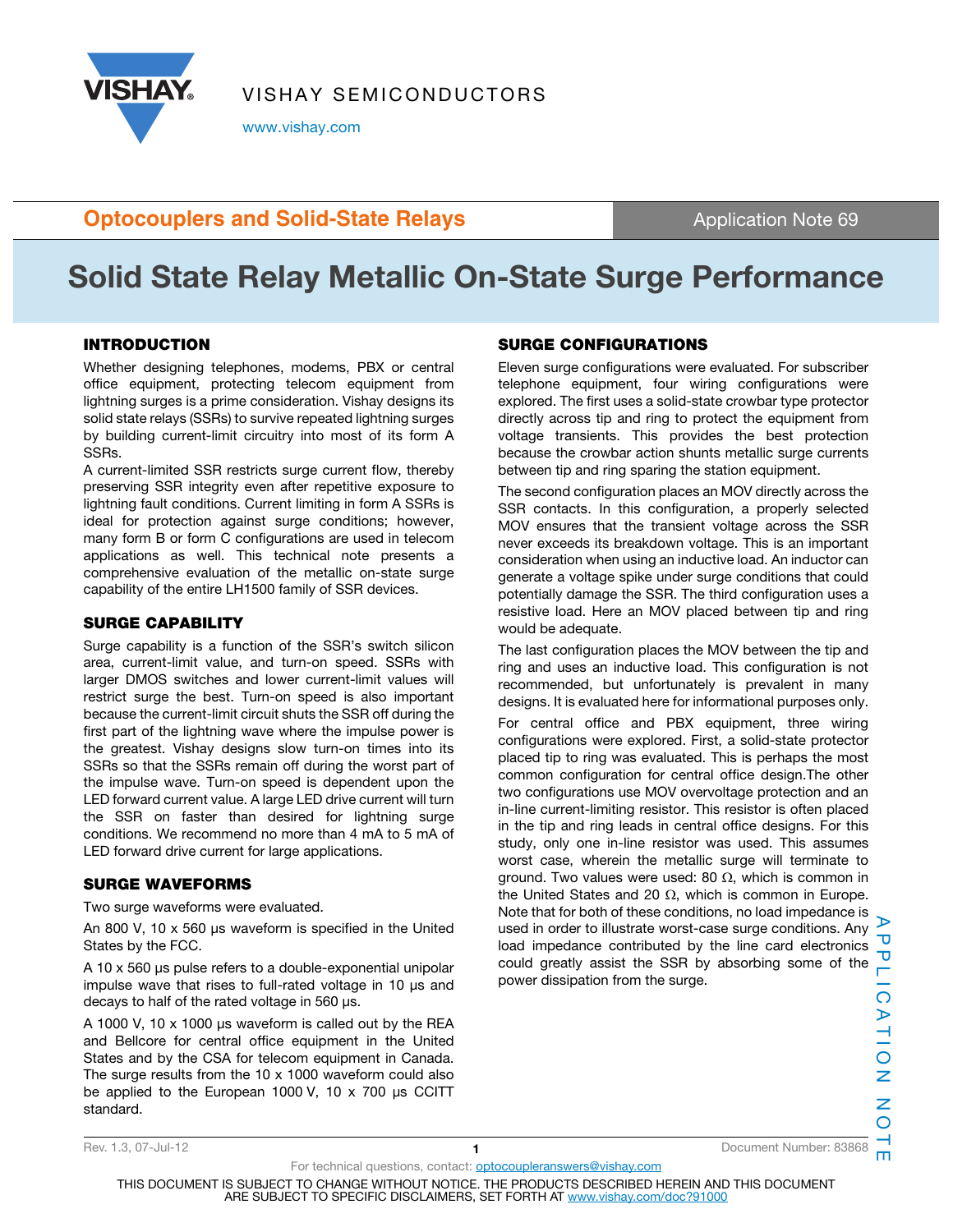

www.vishay.com **Vishay Semiconductors** 

# Solid State Relay Metallic On-State Surge Performance

### SURGE TESTS

Figures 1 and 2 portray the test setup conditions. All of the tests simulate metallic (differential) surge stresses with the SSRs in their on-state. With regards to an SSR in these telecom applications, a longitudinal (common mode) stress only exercises the input-to-output isolation of the SSR and is of little interest.

The SSRs were subjected to the most severe surge conditions. Little or no series resistance and very low load impedance values were used for these evaluations. For instance, FCC and Canadian test were all performed with absolutely zero series resistance. This would simulate a lightning induction directly at the station equipment.



Fig. 1 - Test Setup with Protector across Tip to Ring

Furthermore, the DC load used for these tests was only 50 W to 60 W. In many applications, this load impedance will be much higher. By far, most lightning surges are not as severe as those listed in the various surge test standards. Furthermore, these tests were performed with the SSRs biased on. SSRs in their normally off-state will survive all of the harsh stresses evaluated in this study.



Fig. 2 - Test Setup with Protector across SSR Contacts

| <b>TABLE 1 - PROTECTORS</b> |                                         |                    |                                               |  |  |  |  |  |  |
|-----------------------------|-----------------------------------------|--------------------|-----------------------------------------------|--|--|--|--|--|--|
|                             | MOV:<br>Vishay and<br><b>Matsushita</b> | <b>MOV: Harris</b> | <b>Solid State:</b><br>SGS<br><b>Thompson</b> |  |  |  |  |  |  |
|                             | or equivalent                           |                    |                                               |  |  |  |  |  |  |
| for 150 V SSR               | SIOV-S14K50                             | V82ZA12            |                                               |  |  |  |  |  |  |
| for 200 V SSR               | SIOV-S14K75                             | V120ZA6            | <b>TPB150A</b>                                |  |  |  |  |  |  |
| for 250 V SSR               | SIOV-S14K95                             | V150ZA8            | <b>TPB200B</b>                                |  |  |  |  |  |  |
| for 350 V SSR               | SIOV-S14K150                            | V150LA20           | <b>TPB270A</b>                                |  |  |  |  |  |  |
| for 400 V SSR               | SIOV-S14K150                            | V150LA20           | <b>TPB270A</b>                                |  |  |  |  |  |  |

### **CONCLUSION**

The results of the surge stress applications are shown in table 1 which shows which SSR to use for a given application. For best performance under surge conditions, using a solid-state crowbar protector or an MOV directly across the SSR contacts is highly recommended. For applications using a solid state crowbar protector, any form A or form B SSR can be used. For applications using an MOV directly across the SSR contacts, use a form A SSR like the 250 V LH1505, LH1518. The most popular SSR for FCC 68.302 applications is the 350 V LH1500 or the more robust LH1540 form A SSR.

Rev. 1.3, 07-Jul-12 2 **2 2** Document Number: 83868

For technical questions, contact: **optocoupleranswers@vishay.com** THIS DOCUMENT IS SUBJECT TO CHANGE WITHOUT NOTICE. THE PRODUCTS DESCRIBED HEREIN AND THIS DOCUMENT ARE SUBJECT TO SPECIFIC DISCLAIMERS, SET FORTH AT www.vishay.com/doc?91000